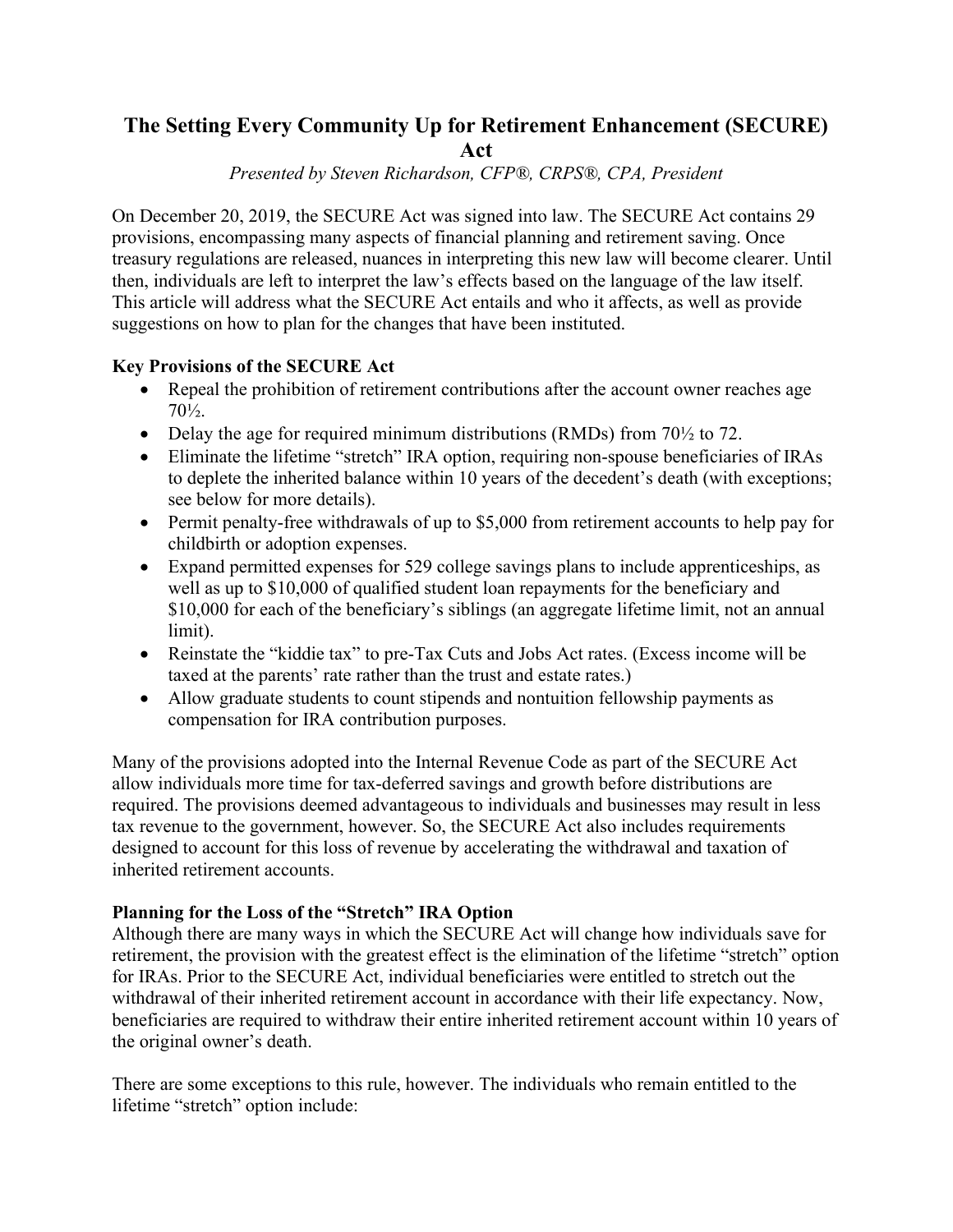- The surviving spouse of the employee
- A child of the employee who has not reached the age of majority (account would need to be distributed within 10 years of reaching the age of majority)
- Disabled individuals
- A chronically ill individual
- An individual who is not more than 10 years younger than the employee

In most instances, withdrawal of a beneficiary's retirement account over a 10-year period (rather than over the course of his or her lifetime) will result in substantially less tax-deferred growth, as well as more taxes due on withdrawal from the account. To help mitigate the potential negative ramifications of these changes, below are a few strategies to consider when planning for the loss of the beneficiary "stretch" IRA option.

**Roth conversions.** With tax rates at historic lows and uncertainty surrounding their future, it could be a good year to coordinate with a CPA to potentially accelerate Roth conversions, so that beneficiaries may avoid being taxed rapidly on distributions. This is an especially applicable strategy if the beneficiaries are in a higher tax bracket than the account owner.

Alternatively, individuals with legacy priorities may not be motivated to accelerate Roth conversions under the SECURE Act because a grandchild (for example) will not receive the long period of tax-free growth from the inherited Roth.

Going forward, account owners should be sure to ask these key questions before making a Roth conversion:

- Will the individual need the money within five years of conversion?
- Will the individual be in a higher or lower tax bracket in the future? Are the beneficiaries expected to be in a higher tax bracket?
- Where will the individual get the money from to pay the taxes owed because of the conversion?

**Charitable remainder trusts (CRTs).** An account owner could consider naming a CRT as the beneficiary of an IRA. These trusts are structured so that a beneficiary would collect a stream of income from the assets of the CRT for a specified time. At the end of that period, the charity would collect whatever is left. The CRT isn't taxed on the distribution from the IRA or the income it earns; however, the beneficiary will be responsible for any taxes owed on distributions from the CRT.

**Life insurance.** Individuals may want to explore whether taking a withdrawal from the retirement account to pay premiums on a life insurance policy is more advantageous than leaving the retirement account to the beneficiaries. Beneficiaries typically receive life insurance money tax free. Depending on the insurability of the individual, the total death benefit payable to the beneficiaries may exceed what they receive as beneficiary of an IRA. This analysis should be performed by a qualified financial professional.